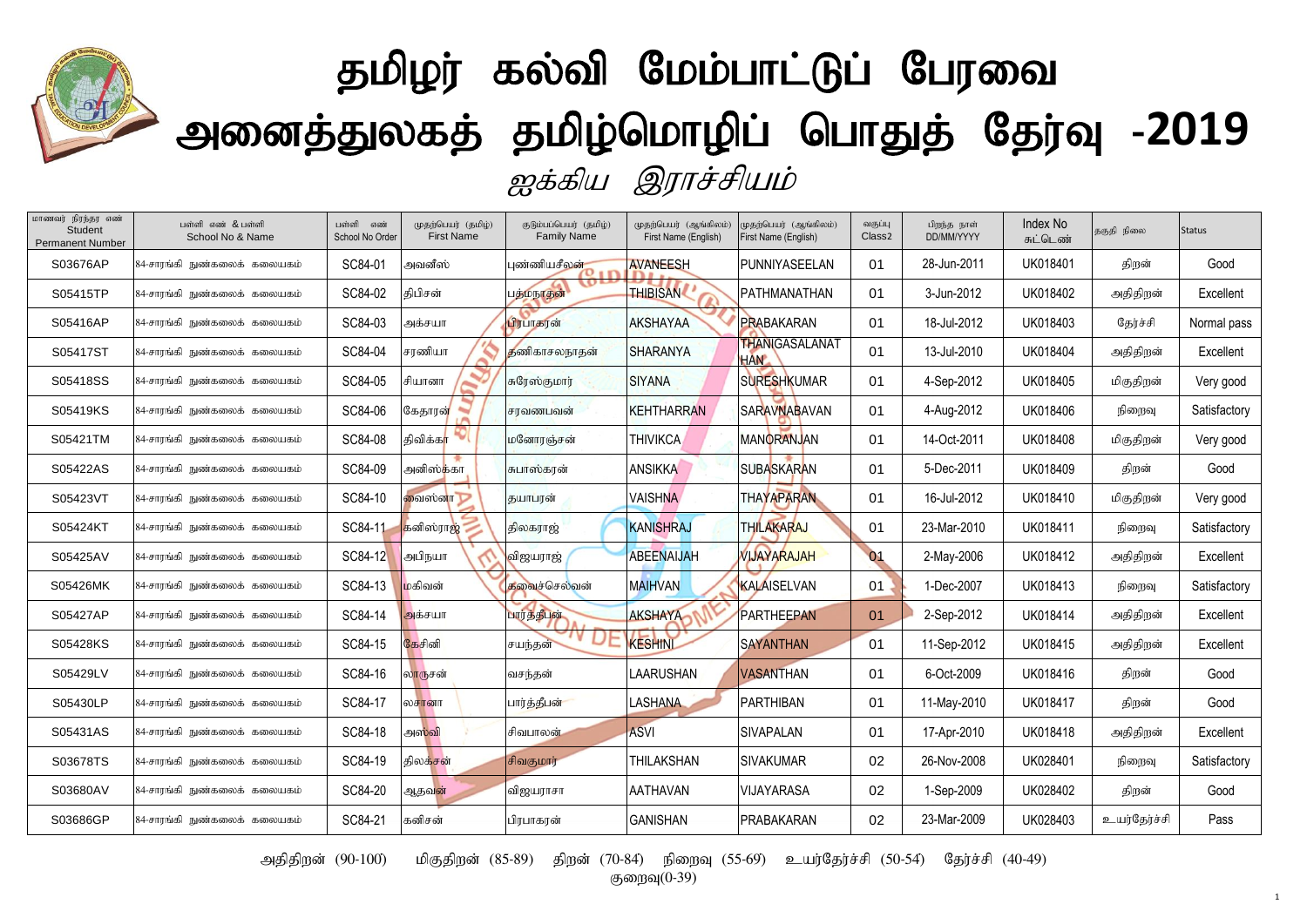

## தமிழர் கல்வி மேம்பாட்டுப் பேரவை அனைத்துலகத் தமிழ்மொழிப் பொதுத் தேர்வு -2019 ஐக்கிய இராச்சியம்

| மாணவர் நிரந்தர எண்<br>Student<br><b>Permanent Number</b> | பள்ளி எண் & பள்ளி<br>School No & Name | பள்ளி<br>எண்<br>School No Order | (முதற்பெயர் (தமிழ்)<br><b>First Name</b> | குடும்பப்பெயர் (தமிழ்)<br><b>Family Name</b> | முதற்பெயர் (ஆங்கிலம்)<br>First Name (English) | முதற்பெயர் (ஆங்கிலம்)<br>First Name (English) | வகுப்பு<br>Class <sub>2</sub> | பிறந்த நாள்<br>DD/MM/YYYY | <b>Index No</b><br>சுட்டெண் | தகுதி நிலை | <b>Status</b> |
|----------------------------------------------------------|---------------------------------------|---------------------------------|------------------------------------------|----------------------------------------------|-----------------------------------------------|-----------------------------------------------|-------------------------------|---------------------------|-----------------------------|------------|---------------|
| S03687TG                                                 | 84-சாரங்கி நுண்கலைக் கலையகம்          | SC84-22                         | கிவியன்                                  | கஜேந்திரா<br>$\sigma$ .                      | <b>TIVIYAN</b>                                | <b>IGAGENDRA</b>                              | 02                            | 28-Nov-2009               | UK028404                    | நிறைவு     | Satisfactory  |
| S03688MB                                                 | 84-சாரங்கி நுண்கலைக் கலையகம்          | SC84-23                         | மிரேஸ்                                   | w<br>பாஸ்கரரூபன்                             | <b>MITESH</b>                                 | <b>BASKARARUBAN</b>                           | 02                            | 14-Jul-2010               | UK028405                    | நிறைவு     | Satisfactory  |
| S03689DS                                                 | 84-சாரங்கி நுண்கலைக் கலையகம்          | SC84-24                         | _னுஸ்கா                                  | சுதர்சன்                                     | <b>DANUSHKA</b>                               | <b>SUTHARSAN</b>                              | 02                            | 30-Jan-2010               | UK028406                    | தேர்ச்சி   | Normal pass   |
| S03692SR                                                 | 84-சாரங்கி நுண்கலைக் கலையகம்          | SC84-25                         | சயனன்                                    | ராஜேந்திரா                                   | <b>SAJANAN</b>                                | <b>RASENDRA</b>                               | 02                            | 25-Dec-2009               | UK028407                    | நிறைவு     | Satisfactory  |
| S05432JK                                                 | 84-சாரங்கி நுண்கலைக் கலையகம்          | SC84-26                         | ஜிந்தியா                                 | கலைச்செல்வன்                                 | <b>JINTHIYA</b>                               | <b>KALAISELVAN</b>                            | 02                            | 1-Nov-2005                | UK028408                    | திறன்      | Good          |
| S05433VV                                                 | 84-சாரங்கி நுண்கலைக் கலையகம்          | SC84-27                         | வதுசிகன்                                 | வரதன்                                        | <b>VATHUSHIGAN</b>                            | <b>VARATHAN</b>                               | 02                            | 19-Feb-2008               | UK028409                    | நிறைவு     | Satisfactory  |
| S05434TR                                                 | 84-சாரங்கி நுண்கலைக் கலையகம்          | SC84-28                         | தனுசன்                                   | ராஜேந்திரா                                   | <b>THANUSHAN</b>                              | RASENDRA                                      | 02                            | 4-Oct-2011                | UK028410                    | திறன்      | Good          |
| S03672PT                                                 | 84-சாரங்கி நுண்கலைக் கலையகம்          | SC84-29                         | பிருத்தி <mark>யா</mark>                 | தணிகாசலநாதன்                                 | <b>PRETHYA</b>                                | THANIGASALANAT<br><b>HAN</b>                  | 03                            | 15-May-2008               | UK038401                    | மிகுதிறன்  | Very good     |
| S03673VV                                                 | 84-சாரங்கி நுண்கலைக் கலையகம்          | SC84-30                         | வைஸ்ணவி                                  | வரதன்                                        | <b>VAISHNAVE</b>                              | <b>VARATHAN</b>                               | 03                            | 21-Jul-2006               | UK038402                    | திறன்      | Good          |
| S03674VV                                                 | 84-சாரங்கி நுண்கலைக் கலையகம்          | SC84-31                         | வதுசா                                    | வரதன்                                        | <b>VATHUSHA</b>                               | <b>VARATHAN</b>                               | 03                            | 20-May-2004               | UK038403                    | நிறைவு     | Satisfactory  |
| S03679KT                                                 | 84-சாரங்கி நுண்கலைக் கலையகம்          | SC84-32                         | கிருத்திகா                               | தர்மசீலன்                                    | KIRUTHIGA                                     | <b>THARMASEELAN</b>                           | 03                            | 21-Dec-2009               | UK038404                    | தேர்ச்சி   | Normal pass   |
| S03681ST                                                 | 84-சாரங்கி நுண்கலைக் கலையகம்          | SC84-33                         | சம்மியா                                  | தணிகாசலநாதன்                                 | <b>SAMMIYA</b>                                | THANIGASALANAT<br><b>HAN</b>                  | 03                            | 8-Jun-2007                | UK038405                    | திறன்      | Good          |
| S03683MS                                                 | 84-சாரங்கி நுண்கலைக் கலையகம்          | SC84-34                         | மதுசன்                                   | சிவகுமார்                                    | <b>MATHUSHAN</b>                              | <b>ISIVAKUMAR</b>                             | 03                            | 10-Jul-2005               | UK038406                    | நிறைவு     | Satisfactory  |
| S03694BV                                                 | 84-சாரங்கி நுண்கலைக் கலையகம்          | SC84-35                         | பாருஜன்                                  | வரதன்                                        | <b>BAARUJAN</b>                               | <b>VARATHAN</b>                               | 03                            | 5-Sep-2008                | UK038407                    | நிறைவு     | Satisfactory  |
| S03696TS                                                 | 84-சாரங்கி நுண்கலைக் கலையகம்          | SC84-36                         | தாமரா                                    | சத்தியேந்திரா                                | <b>THAAMARA</b>                               | <b>SATHIENDRA</b>                             | 03                            | 10-Aug-2009               | UK038408                    | அதிதிறன்   | Excellent     |
| S03697JS                                                 | 84-சாரங்கி நுண்கலைக் கலையகம்          | SC84-37                         | ஐதுசன்                                   | சரவணபவன்                                     | <b>JATHUSAN</b>                               | <b>SARAVANAPAVAN</b>                          | 03                            | 14-Aug-2008               | UK038409                    | திறன்      | Good          |
| S03698MT                                                 | 84-சாரங்கி நுண்கலைக் கலையகம்          | SC84-38                         | மிது <mark>ர்ளா</mark>                   | தயாபரன்                                      | <b>MITHURLA</b>                               | <b>THAYAPARAN</b>                             | 03                            | 14-Mar-2010               | UK038410                    | திறன்      | Good          |
| S03699ST                                                 | 84-சாரங்கி நுண்கலைக் கலையகம்          | SC84-39                         | சுவர் <mark>ண</mark> யா                  | குபேசன்                                      | <b>SUVARNAJA</b>                              | <b>THABEASAN</b>                              | 03                            | 15-Apr-2010               | UK038411                    | நிறைவு     | Satisfactory  |
| S03700SS                                                 | 84-சாரங்கி நுண்கலைக் கலையகம்          | SC84-40                         | சாதனா                                    | சுனேந்திரன்                                  | <b>SADHANA</b>                                | ISUNENDRAN                                    | 03                            | 4-May-2008                | UK038412                    | திறன்      | Good          |
| S03701MV                                                 | 84-சாரங்கி நுண்கலைக் கலையகம்          | SC84-41                         | மாதுசா                                   | விஜயராசா                                     | <b>MATHUSA</b>                                | <b>VIJAYARASA</b>                             | 03                            | 15-Apr-2007               | UK038413                    | திறன்      | Good          |

அதிதிறன் (90-100) மிகுதிறன் (85-89) திறன் (70-84) நிறைவு (55-69) உயர்தேர்ச்சி (50-54) தேர்ச்சி (40-49)

குறைவு $(0-39)$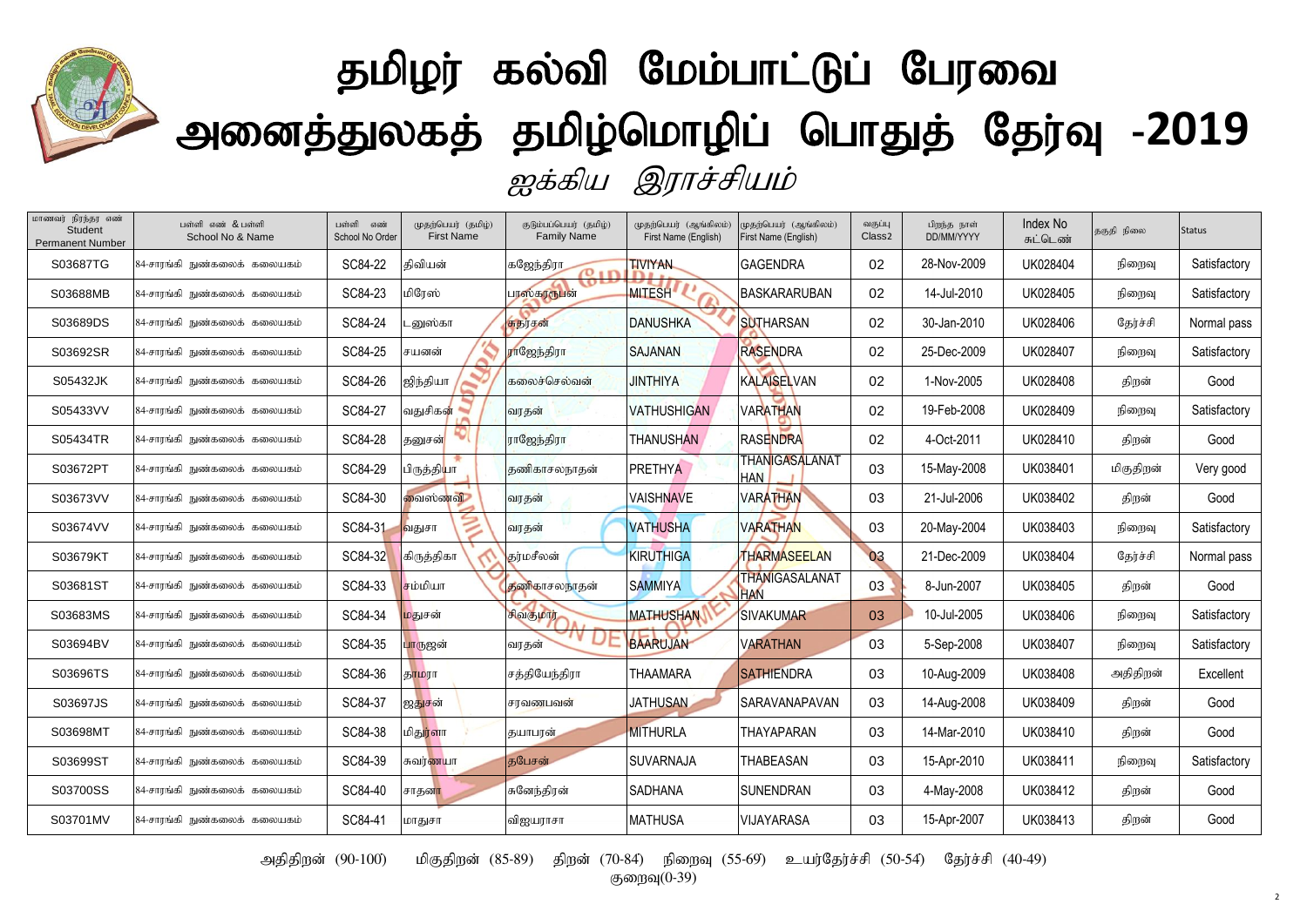

## தமிழர் கல்வி மேம்பாட்டுப் பேரவை அனைத்துலகத் தமிழ்மொழிப் பொதுத் தேர்வு -2019 ஐக்கிய இராச்சியம்

| மாணவர் நிரந்தர எண்<br>Student<br><b>Permanent Number</b> | பள்ளி எண் & பள்ளி<br>School No & Name | பள்ளி<br>எண்<br>School No Order | முதற்பெயர் (தமிழ்)<br><b>First Name</b> | குடும்பப்பெயர் (தமிழ்)<br><b>Family Name</b> | முதற்பெயர் (ஆங்கிலம்)<br>First Name (English) | (ழதற்பெயர் (ஆங்கிலம்)<br>First Name (English) | வகுப்பு<br>Class <sub>2</sub> | பிறந்த நாள்<br>DD/MM/YYYY | Index No<br>சுட்டெண் | தகுதி நிலை   | <b>Status</b> |
|----------------------------------------------------------|---------------------------------------|---------------------------------|-----------------------------------------|----------------------------------------------|-----------------------------------------------|-----------------------------------------------|-------------------------------|---------------------------|----------------------|--------------|---------------|
| S03702AP                                                 | 84-சாரங்கி நுண்கலைக் கலையகம்          | SC84-42                         | அட்ச்சயா                                | பக்மலிங்கம்<br>$\sigma$ :                    | <b>ADCHAYA</b>                                | PATHMALINGAM                                  | 03                            | 23-Mar-2007               | UK038414             | திறன்        | Good          |
| S03705TM                                                 | 84-சாரங்கி நுண்கலைக் கலையகம்          | SC84-43                         | திபிசா                                  | <b>LO</b><br><b>மனோரஞ்சன்</b>                | <b>THIPISA</b>                                | <b>MANORANJAN</b>                             | 03                            | 22-Jan-2010               | UK038415             | நிறைவு       | Satisfactory  |
| S05435AA                                                 | 84-சாரங்கி நுண்கலைக் கலையகம்          | SC84-44                         | அமுதழகன்                                | அரவிந்தன்                                    | <b>AMUTHALAHAN</b>                            | <b>ARAVINTHAN</b>                             | 03                            | 19-Feb-2007               | UK038416             | தேர்ச்சி     | Normal pass   |
| S05436EA                                                 | 84-சாரங்கி நுண்கலைக் கலையகம்          | SC84-45                         | இளமாறன்                                 | அரவிந்தன்                                    | <b>ELAMARAN</b>                               | <b>ARAVINTHAN</b>                             | 03                            | 22-Nov-2005               | UK038417             | குறைவு       | Insufficent   |
| S03708SP                                                 | 84-சாரங்கி நுண்கலைக் கலையகம்          | SC84-46                         | சோபனா                                   | பிறேம்நாத்                                   | <b>SHOBANA</b>                                | <b>PREMNATH</b>                               | 04                            | 1-Jul-2009                | UK048401             | திறன்        | Good          |
| S03711KS                                                 | 84-சாரங்கி நுண்கலைக் கலையகம்          | SC84-48                         | <b>Allege</b><br>கானகன்                 | சிகும்பரலிங்கம்                              | <b>KANAHAN</b>                                | <b>SHITHAMBARALING</b><br><b>AM</b>           | 04                            | 17-Feb-2007               | UK048403             | குறைவு       | Insufficent   |
| S03712SK                                                 | 84-சாரங்கி நுண்கலைக் கலையகம்          | SC84-49                         | சகானா                                   | குணபாலசிங்கம்                                | <b>SAGANA</b>                                 | <b>KUNABALASINGAM</b>                         | 04                            | 7-May-2009                | UK048404             | உயர்தேர்ச்சி | Pass          |
| S03714RS                                                 | 84-சாரங்கி நுண்கலைக் கலையகம்          | SC84-50                         | றனுசன்                                  | சுதாகரன்                                     | <b>RANUSHAN</b>                               | <b>SUTHAKARAN</b>                             | 04                            | 8-Nov-2007                | UK048405             | திறன்        | Good          |
| S03715SS                                                 | 84-சாரங்கி நுண்கலைக் கலையகம்          | SC84-51                         | சந்தோஸ்                                 | சுதர்சன்                                     | <b>SANTHOS</b>                                | <b>SUTHARSAN</b>                              | 04                            | 19-Dec-2005               | UK048406             | தேர்ச்சி     | Normal pass   |
| S04101NC                                                 | 84-சாரங்கி நுண்கலைக் கலையகம்          | SC84-52                         | நிலக்சன்                                | சந்திரகுமார்                                 | <b>NILAKSHAN</b>                              | <b>CHANDRAKUMAR</b>                           | 04                            | 31-Aug-2006               | UK048407             | திறன்        | Good          |
| S03719NV                                                 | 84-சாரங்கி நுண்கலைக் கலையகம்          | SC84-53                         | நிரந்தரி                                | விஸ்ணுதரன்                                   | <b>NIRANTHARY</b>                             | <b>VISHNUDARAN</b>                            | 05                            | 7-Jan-2005                | UK058401             | திறன்        | Good          |
| S03720DG                                                 | 84-சாரங்கி நுண்கலைக் கலையகம்          | SC84-54                         | துளசிகா                                 | கிரீசன்                                      | <b>DULLASIGA</b>                              | GREESAN                                       | 05                            | 13-Nov-2006               | UK058402             | நிறைவு       | Satisfactory  |
| S03721KS                                                 | 84-சாரங்கி நுண்கலைக் கலையகம்          | SC84-55                         | குபேரன்                                 | சுரேஸ்குமார்                                 | <b>KUPERAN</b>                                | <b>SURESHKUMAR</b>                            | 06                            | 7-Dec-2005                | UK068401             | அதிதிறன்     | Excellent     |
| S03722PS                                                 | 84-சாரங்கி நுண்கலைக் கலையகம்          | SC84-56                         | பிருந்தாபன்                             | சிறிபாஸ்கரன்                                 | <b>BIRUNTHABAN</b>                            | <b>SRIBASKARAN</b>                            | 06                            | 4-Sep-2005                | UK068402             | அதிதிறன்     | Excellent     |
| S03723VS                                                 | 84-சாரங்கி நுண்கலைக் கலையகம்          | SC84-57                         | விதுசன்                                 | சுதாகரன்                                     | <b>VITHUSAN</b>                               | <b>SUTHAKARAN</b>                             | 06                            | 3-May-2003                | UK068403             | திறன்        | Good          |
| S03724NS                                                 | 84-சாரங்கி நுண்கலைக் கலையகம்          | SC84-58                         | நீத்திகை                                | சரவணபவன்                                     | NEETHYKAI                                     | <b>SARAVANABAVAN</b>                          | 07                            | 12-Mar-2004               | UK078401             | நிறைவு       | Satisfactory  |
| S03725AR                                                 | 84-சாரங்கி நுண்கலைக் கலையகம்          | SC84-59                         | ஆர் <mark>த்தி</mark>                   | ரவீந்திரநாதன்                                | <b>AARTHTHY</b>                               | RAVEENDRANATHA                                | 07                            | 14-Dec-2007               | UK078402             | திறன்        | Good          |
| S03726TK                                                 | 84-சாரங்கி நுண்கலைக் கலையகம்          | SC84-60                         | திவாஜனி                                 | காந்தரூபன்                                   | <b>THIVAJINI</b>                              | <b>KANTHARUBAN</b>                            | 07                            | 31-May-2007               | UK078403             | நிறைவு       | Satisfactory  |
| S03727TT                                                 | 84-சாரங்கி நுண்கலைக் கலையகம்          | SC84-61                         | தஸ்வினி                                 | தயாபரன்                                      | <b>THASHVINI</b>                              | THAYAPARAN                                    | 07                            | 17-Feb-2006               | UK078404             | நிறைவு       | Satisfactory  |
| S03728TS                                                 | 84-சாரங்கி நுண்கலைக் கலையகம்          | SC84-62                         | துளசிகா                                 | சிதம்பரலிங்கம்                               | <b>THULAZIKA</b>                              | <b>SHITHAMBARALING</b><br>AM                  | 07                            | 29-Sep-2003               | UK078405             | நிறைவு       | Satisfactory  |

அதிதிறன் (90-100) மிகுதிறன் (85-89) திறன் (70-84) நிறைவு (55-69) உயர்தேர்ச்சி (50-54) தேர்ச்சி (40-49)

குறைவு $(0-39)$